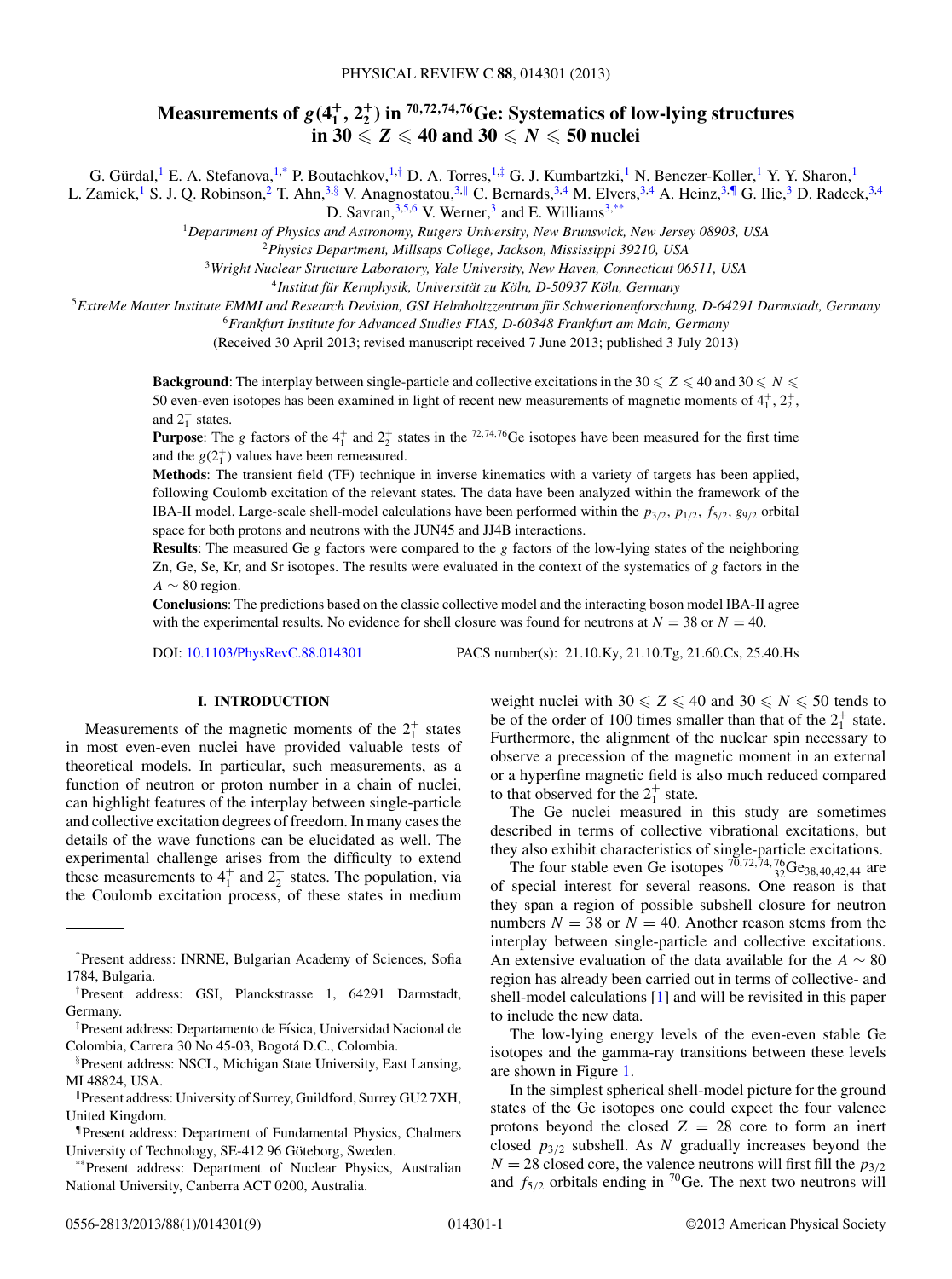<span id="page-1-0"></span>

FIG. 1. Partial level schemes for the even-even stable Ge isotopes, showing transitions observed in this work and the mean lifetimes of the states.

occupy the  $p_{1/2}$  orbital and close the  $fp$  shell at  ${}^{72}_{32}$ Ge<sub>40</sub>. As the neutron number increases beyond  $N = 40$ , the  $g_{9/2}$  orbital will gradually fill until it closes at  $N = 50$  for <sup>82</sup>Ge.

The above simplified single-particle picture is supported by the measured ground-state spins of  $^{69}_{32}$ Ge<sub>37</sub>(5/2<sup>-</sup>),  $^{71}_{32}$ Ge<sub>39</sub>(1/2<sup>-</sup>), and  $^{73}_{32}$ Ge<sub>41</sub>(9/2<sup>+</sup>). However, the observed ground states spins of  ${}^{67}_{32}Ge_{35}$ ,  ${}^{75}_{32}Ge_{43}$  (both  $1/2^-$ ) and of  ${}^{77}_{32}Ge_{45}$  $(7/2^+)$  indicate limitations of this perspective.

Other features further challenge the simple shell-model picture. The observed excitation energy of the  $2^+_1$  state, about 1 MeV for  $N = 34, 36, 38,$  drops to 0.83 MeV for  $N = 40$ and 0.56–0.66 MeV for  $N = 42$ –48. The excitation of the  $4<sub>1</sub><sup>+</sup>$  state shows a similar variation with increasing N. Figure 2 shows that this trend is accompanied by a sharp rise in the ratio  $E(4_1^+)/E(2_1^+)$  at  $N = 42$ , but no particular feature at  $N = 38$ or 40, where the value of this ratio agrees with the predictions of the vibrational model. The rise from  $N = 40$  to 42 suggests the onset of a transition from a collective spherical vibrational description to a more deformed one.

Moreover, the  $B(E2; 2^+_1 \rightarrow 0^+_1)$  values for the even Ge isotopes with  $N = 34$  to 44 range from 12 to 32 W.u. and



FIG. 2. (Color online) Ratio of experimental excitation energies of  $4^{\dagger}_{1}$  and  $2^{\dagger}_{1}$  states in even Ge isotopes and comparison with the results of shell-model calculations using the JUN45 and JJ4B interactions. The line through the experimental points is drawn to guide the eye.



FIG. 3. (Color online) Experimental values of  $B(E2; 2^+_1 \rightarrow 0^+_1)$ for even nuclei between Zn and Sr. The missing error bars are smaller than the symbols. The experimental data are from Refs. [\[6,7\]](#page-8-0) except for  ${}^{70}$ Se [\[8\]](#page-8-0) and  ${}^{66,68}$ Ge [\[9\]](#page-8-0) where the more recent results were adopted.

are larger than the single-particle expectations. They increase monotonically up to  $N = 42$  whereas they would be expected to decrease at  $N = 38$  or  $N = 40$  if a subshell closure were present.

These observations are supported by the experimental  $B(E2; 2^+_1 \rightarrow 0^+_1)$  values for the entire Zn–Sr region shown in Fig. 3. No obvious discontinuity appears at the boundary of  $N = 38-40$ . Collectivity becomes significant in Se and further increases in the Kr and Sr nuclei. The magnitude and position of the maxima of the distribution of  $B(E2; 2^+_1 \rightarrow 0^+_1)$  values as a function of the neutron number shows a clear dependence on the number of protons in the nuclei.

The  $0^+_2$  excitation energies for the Ge nuclei of interest exhibit a minimum at <sup>72</sup>Ge with  $N = 40$ , where the  $0^{+}_{2}$  is the first excited state. The  $0^+_2$  states in the Ge nuclei were discussed in many references ([\[2–5\]](#page-8-0) and references therein) and their behavior was interpreted as being due to both proton and neutron occupations of the  $g_{9/2}$  orbitals.

The literature values of the  $g(2_1^+)$  of the Ge isotopes have been measured by the integral perturbed angular correlation (IPAC) method and the transient field (TF) techniques both in normal and inverse kinematics, and are shown in Table I. In general, the results are in agreement.

TABLE I. Values of the g factors of  $2<sub>1</sub><sup>+</sup>$  states in the stable even Ge isotopes obtained in independent measurements and their average value. Ref. [\[18\]](#page-8-0) is an IPAC measurement while all others are TF measurements.

| $70$ Ge      | $72$ Ge      | $^{74}$ Ge   | $^{76}$ Ge   | Ref.                 |
|--------------|--------------|--------------|--------------|----------------------|
| $+0.45(10)$  | $+0.35(10)$  | $+0.35(10)$  | $+0.28(6)$   | [18, 19]             |
| $+0.470(25)$ | $+0.400(35)$ | $+0.435(20)$ | $+0.420(25)$ | $\lceil 20 \rceil$   |
| $+0.35(10)$  | $+0.370(45)$ | $+0.350(25)$ | $+0.335(40)$ | $\lceil 21 \rceil$   |
| $+0.45(10)$  |              |              |              | $\lceil 22 \rceil$   |
| $+0.42(4)$   |              |              |              | [11]                 |
| $+0.45(2)$   | $+0.39(3)$   | $+0.40(2)$   | $+0.38(2)$   | Average <sup>a</sup> |

<sup>a</sup>Weighted average of all the independent measurements of Refs. [\[11,](#page-8-0) [18,20–22\]](#page-8-0).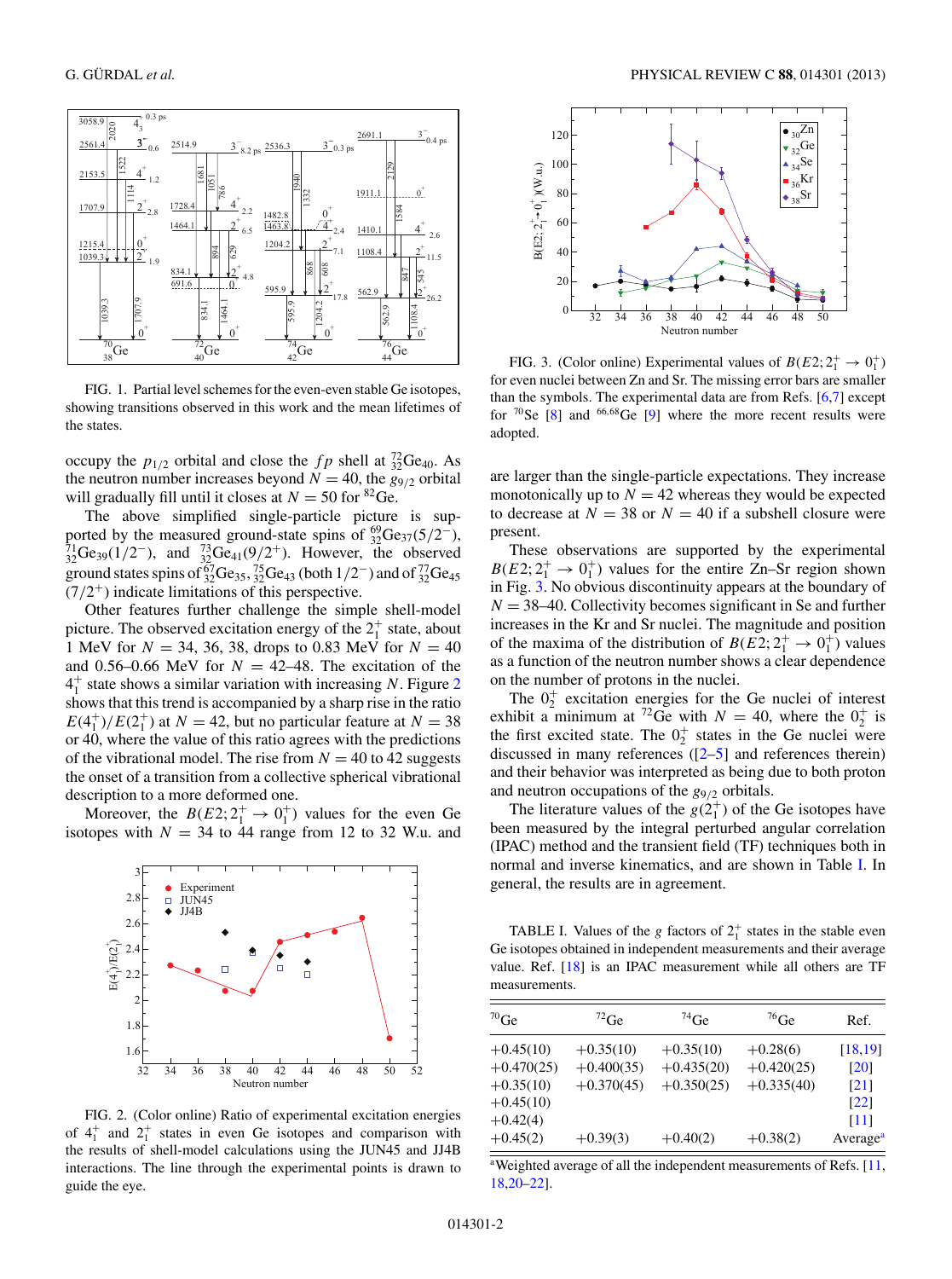Magnetic moments of several higher excited states in Zn,  $70$ Ge, Se, Kr, Sr, and Zr have been measured by the transient field technique [\[10–17\]](#page-8-0). However, to our knowledge, no such measurements of  $g(4_1^+)$  and  $g(2_2^+)$  for states in the <sup>72,74,76</sup>Ge isotopes had been carried out prior to this work.

The present work focused on the measurement of the g factors of the  $4^+_1$  and  $2^+_2$  states of the four stable <sup>70,72,74,76</sup>Ge isotopes. At the same time their  $g(2<sub>1</sub><sup>+</sup>)$  values were remeasured. The results were examined within the larger framework of the systematics of Zn, Ge, Se, Kr, and Sr isotopes and compared to the collective  $Z/A$  values, to the IBA descriptions, and to the results of large-scale shell-model calculations.

#### **II. EXPERIMENTAL TECHNIQUE**

The transient field technique, as explained in Ref. [\[23\]](#page-8-0), was used to measure the g factors. The ions of interest were accelerated by the tandem accelerator at the Wright Nuclear Structure Laboratory at Yale University. Different beam energies were used in an attempt to maximize the excitation of the  $4^{+}_{1}$  and  $2^{+}_{2}$  states. However, at energies above the Coulomb barrier (e.g., 194 MeV for  $^{70}$ Ge on  $^{12}$ C) competing reaction channels dominate and the Coulomb excitation is suppressed.

The Ge beam ions, which were Coulomb excited and spin aligned in the first layer of the target, traversed the ferromagnetic (gadolinium or iron) layer, where they experienced the hyperfine transient field. After passing the ferromagnetic layer, the Ge nuclei of interest were stopped in a hyperfine-interaction-free copper layer. The tantalum was used as substrate on which gadolinium was evaporated [\[24\]](#page-8-0). In Target I a 5  $\mu$ g/cm<sup>2</sup> titanium flashing was added between the carbon and gadolinium to improve the adherence of these layers. The beam was stopped in an additional thin copper foil placed behind the target, while the knock-on carbon (or magnesium) nuclei had sufficient energy to be detected in a forward-placed particle detector. The targets were cooled to approximately 50 K using a closed-cycle refrigerator. The ferromagnetic layer in the target was polarized by an external magnetic field of 0.07 T. The direction of the field was reversed approximately every 120 seconds. The magnetization of the targets was measured with an AC magnetometer  $[25]$  as a function of the temperature and was found to be constant in the range of 50 to 120 K. The specifics of the different targets used in this work are given in Table II.

TABLE II. Compositions and thicknesses  $\rm (mg/cm^2)$  of the multilayer targets used in this experiment. The magnetization  $\vec{M}$  at around 80–100 K is quoted in teslas.

| Target | Front |                 | Ferromagnet |      | Backing |      | M(T)  |
|--------|-------|-----------------|-------------|------|---------|------|-------|
|        | C     | Mg <sup>a</sup> | Gd          | Fe   | Ta      | Cu   |       |
| I      | 0.42  |                 | 3.24        |      | 1.4     | 3.51 | 0.172 |
| П      | 0.44  |                 | 3.34        |      | 1.4     | 4.49 | 0.186 |
| Ш      | 0.45  |                 |             | 4.44 |         | 4.92 | 0.176 |
| IV     |       | 0.9             | 4.0         |      | 1.1     | 3.90 | 0.187 |
| V      |       | 0.5             | 3.4         |      | 1.0     | 5.40 | 0.185 |

<sup>a</sup>Targets IV and V contain <sup>26</sup>Mg and <sup>24</sup>Mg, respectively.

TABLE III. Kinematics parameters for the different targets and beam energies for the  $2^+_1$  state for each isotope. The  $\langle E \rangle$ <sub>in</sub> and  $\langle E \rangle$ <sub>out</sub>, and  $\langle v/v_0 \rangle$ <sub>in</sub> and  $\langle v/v_0 \rangle$ <sub>out</sub>, are, respectively, the average energies and velocities of the excited ions as they enter into, and exit from, the ferromagnetic layer and  $v_0 = e^2/\hbar$  is the Bohr velocity. T is the effective transit time of the ions through the ferromagnetic layer.

| Probe ions         | Target      | $E_{\rm beam}$<br>(MeV) | $\langle E \rangle_{\rm in}$<br>(MeV) | $\langle E \rangle_{\rm out}$<br>(MeV) | $\langle \frac{v}{v_0} \rangle$ in | $\langle \frac{v}{v_0} \rangle$ out | $\overline{T}$<br>(ps) |
|--------------------|-------------|-------------------------|---------------------------------------|----------------------------------------|------------------------------------|-------------------------------------|------------------------|
| $^{70}\mathrm{Ge}$ | Ī           | 190                     | 87.6                                  | 38.5                                   | 7.1                                | 4.7                                 | 0.287                  |
|                    | I           | 225                     | 111.3                                 | 57.3                                   | 8.0                                | 5.8                                 | 0.258                  |
|                    | П           | 196                     | 91.2                                  | 39.1                                   | 7.3                                | 4.8                                 | 0.307                  |
|                    | IV          | 225                     | 49.8                                  | 8.8                                    | 5.4                                | 1.9                                 | 0.521                  |
| $^{72}\mathrm{Ge}$ | I           | 190                     | 89.1                                  | 40.0                                   | 7.1                                | 4.7                                 | 0.308                  |
|                    | $_{\rm II}$ | 200                     | 96.6                                  | 44.4                                   | 7.4                                | 5.0                                 | 0.304                  |
|                    | IV          | 200                     | 35.6                                  | 4.9                                    | 4.5                                | 1.7                                 | 0.768                  |
| $^{74}\mathrm{Ge}$ | I           | 190                     | 90.5                                  | 41.5                                   | 7.0                                | 4.8                                 | 0.319                  |
|                    | П           | 165                     | 77.2                                  | 30.7                                   | 6.5                                | 4.1                                 | 0.368                  |
|                    | П           | 180                     | 83.8                                  | 35.3                                   | 6.8                                | 4.4                                 | 0.348                  |
|                    | П           | 190                     | 89.3                                  | 39.3                                   | 7.0                                | 4.6                                 | 0.334                  |
|                    | $_{\rm II}$ | 200                     | 94.8                                  | 43.5                                   | 7.2                                | 4.9                                 | 0.320                  |
|                    | $_{\rm II}$ | 215                     | 106.6                                 | 52.7                                   | 7.6                                | 5.4                                 | 0.299                  |
|                    | Ш           | 190                     | 90.4                                  | 6.7                                    | 7.0                                | 1.9                                 | 0.608                  |
|                    | V           | 215                     | 57.2                                  | 17.3                                   | 5.6                                | 3.1                                 | 0.768                  |
| $^{76}$ Ge         | I           | 190                     | 92.7                                  | 43.5                                   | 7.0                                | 4.8                                 | 0.319                  |
|                    | П           | 210                     | 103.1                                 | 50.3                                   | 7.4                                | 5.2                                 | 0.309                  |
|                    | Ш           | 200                     | 102.1                                 | 8.3                                    | 7.4                                | 2.1                                 | 0.598                  |
|                    | IV          | 200                     | 38.8                                  | 6.3                                    | 4.5                                | 1.8                                 | 0.812                  |

The  $\gamma$  rays were detected in four clover detectors, each containing four cylindrical, high-purity Ge crystals having a diameter of ∼50 mm and a length of ∼80 mm. The detectors were placed 120 mm away from the target in the horizontal plane at angles of  $\pm 113^\circ$  (detectors 1 and 4) and  $\pm 67^\circ$  (detectors 2 and 3) with respect to the beam direction. Particles were detected about 20 mm downstream of the target either in a conventional 300 mm<sup>2</sup>, 100  $\mu$ m thick silicon surface barrier detector (PIPS) or in a solar-cell detector array consisting of two  $15 \times 15$  mm or three  $10 \times 10$  mm Si wafers, joined vertically and framed with a tantalum shield. The choice of the different particle detectors was motivated by the desire to optimize the particle-gamma angular correlations by taking advantage of the slit detector design as explained in Ref. [\[11\]](#page-8-0).

Table III shows typical kinematics parameters for the different targets and beam energies. The effective transit time,  $T$ , of the excited ions through the ferromagnetic layer takes into account the decay of short-lived states while traversing the ferromagnetic layer.

#### **III. ANALYSIS AND RESULTS**

The energy and timing information for each single  $\gamma$ -ray and particle event was obtained directly from the preamplifier signals of the detectors using Pixie-4 pulse digitizers [\[26\]](#page-8-0) and was written to disk. Particle-gamma coincidences were later selected from time-difference spectra. Compton add-back was performed for each individual crystal in a clover detector. Particle-gamma ray coincidence spectra for the  $^{70,72,74,76}$ Ge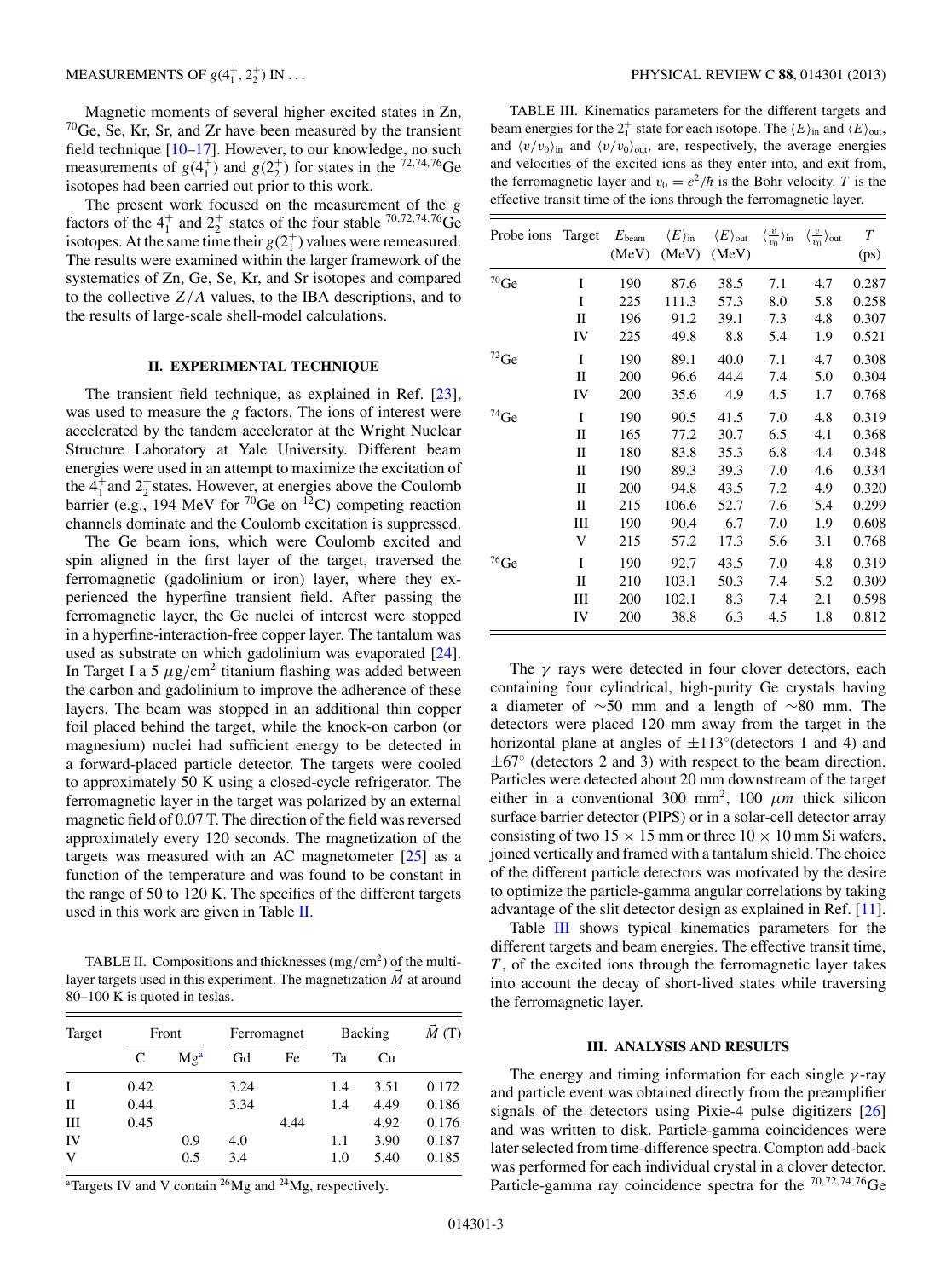

FIG. 4. Partial gamma-ray spectra of the <sup>70</sup>,72,74,76Ge isotopes measured in a backwards clover crystal.

isotopes, obtained in one crystal of a clover, are shown in Fig. 4. The  $2^+_1 \rightarrow 0^+_1$  transition is the dominant feature in all spectra. The excitation of the  $2^+_2$  and  $4^+_1$  states, even at the higher beam energies, is less than 5% of that of the  $2^+_1$  state. At beam energies near and above the Coulomb barrier the excitation of the  $3<sub>1</sub><sup>-</sup>$  state increases more rapidly. If the  $3<sub>1</sub>$ decay feeds into the lower-lying  $2^+_2$  and  $4^+_1$  states then their g-factor analysis becomes more complicated.

The experimental precession angle,  $\Delta\theta^{\text{exp}}$ , was obtained from small rate changes in the spectra recorded by the  $\gamma$ -ray detectors for the alternating magnetic field directions at the target. The  $\gamma$ -ray peak intensities for the measured transitions, observed in each detector  $(i, j = 1, 2, 3, 4)$  for each field direction, were used to form double ratios,

$$
\rho = \sqrt{\rho_{1,4}/\rho_{2,3}}, \quad \text{where} \quad \rho_{i,j} = \sqrt{(N_i^{\uparrow}/N_i^{\downarrow})/(N_j^{\uparrow}/N_j^{\downarrow})}, \tag{1}
$$

from which the effect  $\varepsilon = (\rho - 1)/(\rho + 1)$  was calculated. In this procedure unknown quantities, such as differences in the up/down measurement times and relative efficiencies of the detectors, cancel. This effect  $\varepsilon$  needs to be converted into a precession angle through the relation  $\Delta \theta_{\text{me}}^{\text{exp}} = \varepsilon / S(\theta)$ .

The logarithmic slope,  $S(\theta) = \frac{1}{W(\theta)} \frac{dW(\theta)}{d\theta}$ , was obtained from the measured particle- $\gamma$  correlation

$$
W(\theta) = 1 + A_2^{\exp} P_2(\cos \theta) + A_4^{\exp} P_4(\cos \theta). \tag{2}
$$

The  $P_k(\cos \theta)$  are Legendre polynomials of order k and the  $A_k^{\text{exp}}$  are the angular correlation coefficients, which depend on the multipolarity of the  $\gamma$ -ray transition and the geometry of the particle and  $\gamma$  detectors.

The transient field strength,  $B_{TF}(v(t), Z)$ , was calculated using the Rutgers parametrization [\[23\]](#page-8-0) and the expression

$$
\Delta \theta^{\text{calc}}(g=1) = \frac{\mu_N}{\hbar} \int_{t_{\text{in}}}^{t_{\text{out}}} B_{\text{TF}}(v(t), Z) e^{-t/\tau} dt. \tag{3}
$$

Table [IV](#page-4-0) shows the slopes,  $\Delta \theta^{\text{exp}}$ ,  $\Delta \theta^{\text{calc}}$ (g = 1) and the g factors obtained using different targets and beam energies. Only the  $2^+_2 \rightarrow 0^+_1$  transition was used in the determination of the g factor of the  $2^+_2$  state. The errors assigned to the g factors of the  $4_1^+$  and  $2_2^+$  are predominantly statistical.

The measurements were carried out over a period of several years with remarkable reproducibility. But it was also found that for different targets the results showed systematic differences, which could not be explained by the target parameters or kinematic differences in the experiments. The measurements on the magnesium targets resulted in systematically smaller values (about 15% for Target IV and 30% for Target V) for the absolute g factors. No reasonable explanation for the difference in the results was found. The magnesium ions have lower energies when scattered at larger angles and may fall below the detection threshold. But measurements with a reduced opening angle for the magnesium particle detection confirmed the results. The target parameters were confirmed when the same magnesium targets were used with Kr, Ru, or Mo beams and gave results in agreement with corresponding measurements obtained with carbon targets. Nevertheless, based on the assumption that the relative g-factor results are independent of the transient field parameters, the  $4^{\dagger}_{1}$  and  $2^{\dagger}_{2}$ measurements with the magnesium targets were included in Table [IV](#page-4-0) after the  $\Delta\theta(g = 1)$  calculations were scaled to match the average  $2^+_1$  carbon target data.

# **A. 70Ge**

The g factors of the  $2^+_1$ ,  $4^+_1$ , and  $3^-_1$  states of <sup>70</sup>Ge were already published in [\[11\]](#page-8-0). During the course of this work, the g factor of the  $(2<sub>1</sub><sup>+</sup>)$  state in <sup>70</sup>Ge was remeasured using Target II and the literature value [\[11\]](#page-8-0) was reproduced. The observed  $2^{+}_{2} \rightarrow 0^{+}_{1}$   $\gamma$ -ray transition in this work indicates that the mean life of of this state is longer than 1.6 ps quoted in Ref. [\[7\]](#page-8-0). A more recent measurement [\[22\]](#page-8-0) yielded  $\tau(2^+_2) = 2.8(4)$  ps, which was used in this work. Due to the low statistics, the  $g(2_2^+)$  factor has a large error. No feeding from the  $3_1^-$  state to the  $4_1^+$  or  $2_2^+$  states was observed.

# **B. 72Ge**

The  $3<sub>1</sub><sup>-</sup>$  state in <sup>72</sup>Ge, unlike in the other Ge isotopes, has a relatively long lifetime of 8.2 ps and is strongly excited at the beam energy of 200 MeV. Its decay populates the  $2^+_2$  state to 70% and the  $4^+_1$  state to 25%. The g factor of the  $3^-_1$  state is unknown and cannot be derived with reasonable precision from this experiment: the  $\gamma$  detectors are not at optimal angles for dipole transitions, the slopes could not be determined accurately, and the  $3^{-}_{1} \rightarrow 0^{+}_{1}$  transition is very weak.

Because of the long lifetime of the  $3<sub>1</sub><sup>-</sup>$  state, the feeding into the  $2^+_2$  and  $4^+_1$  states carries the full contribution of the  $g(3<sub>1</sub><sup>-</sup>)$  factor. Given the large errors of the measured g factors, a feeding correction, as outlined in Ref. [\[11\]](#page-8-0), was not attempted. Assuming a possible range of values for the  $g(3<sub>1</sub><sup>-</sup>)$  factor between 0.4 and 0.6 would not change the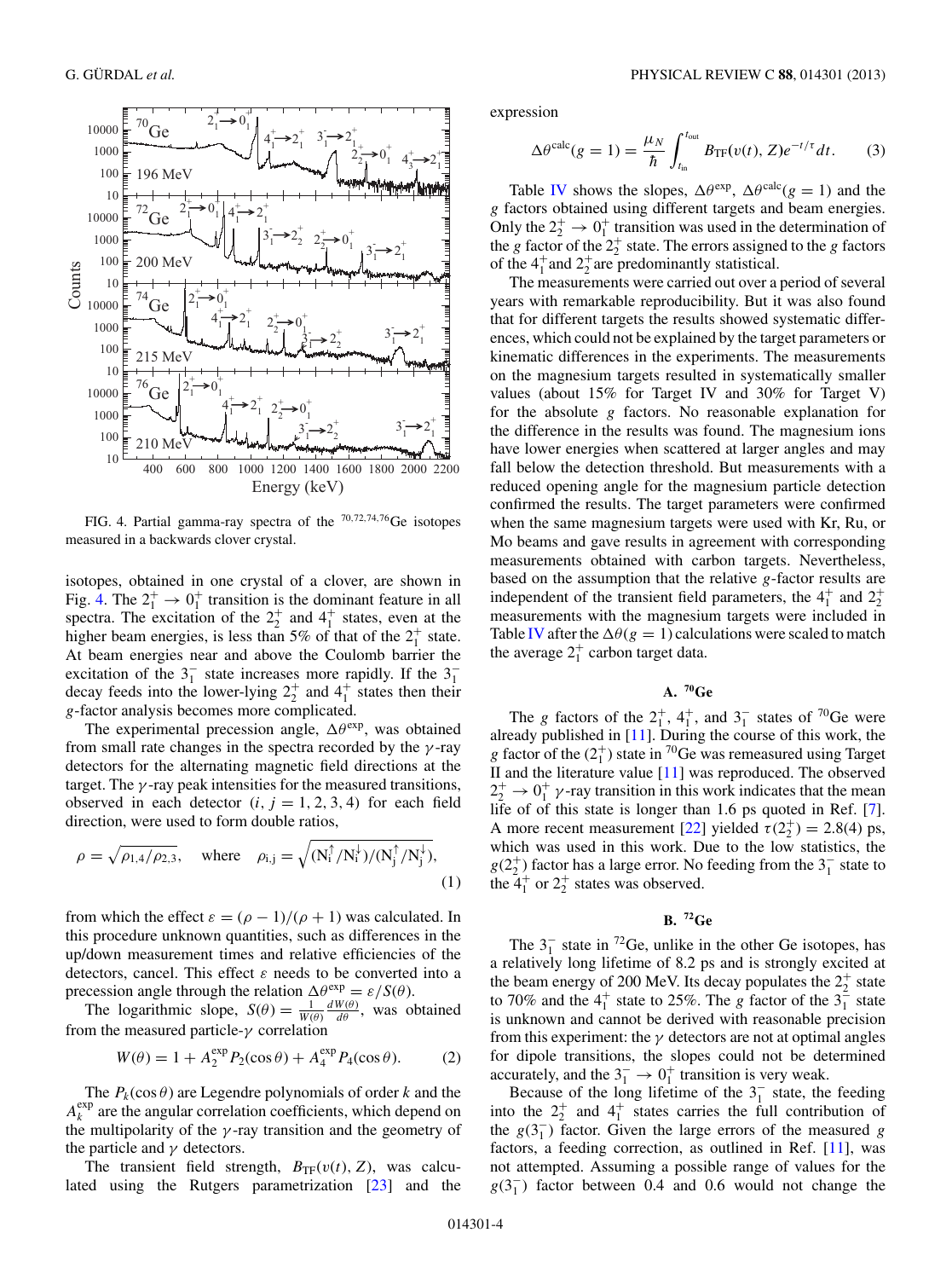<span id="page-4-0"></span>TABLE IV. Summary of experimental results from this work including the slopes of the angular correlations and the calculated precession  $\Delta\Theta^{\text{calc}}(g=1).$ 

| $^{70}\mathrm{Ge}$<br>$2^{+}_{1}$<br>1.9<br>$\rm II$<br>196<br>2.35(2)<br>11.0(7)<br>25.2<br>$+0.44(4)$<br>$+0.44(4)$<br>$2^+_2$<br>2.8<br>I<br>225<br>22.2<br>1.68(1)<br>8.6(82)<br>$+0.66(28)$<br>$+0.39(37)$<br>$\rm II$<br>26.7<br>196<br>1.77(16)<br>27.5(117)<br>$+1.03(44)$<br>$4^{+}_{1}$<br>1.2<br>$\rm II$<br>196<br>23.1<br>$+0.22(31)$<br>0.86(9)<br>6.1(183)<br>$+0.21(63)$<br>IV<br>225<br>0.84(3)<br>5.5(88)<br>24.6<br>$+0.22(36)$<br>$^{72}\mathrm{Ge}$<br>$2^{+}_{1}$<br>4.8<br>$\rm I$<br>190<br>12.6(8)<br>24.7<br>1.96(1)<br>$+0.51(4)$<br>$+0.44(2)$<br>$\rm II$<br>200<br>26.9<br>2.18(2)<br>10.6(5)<br>$+0.40(3)$<br>$2^{+}_{2}$<br>6.5<br>$\rm I$<br>190<br>24.9<br>1.64(1)<br>4.6(104)<br>$+0.42(21)$<br>$+0.19(42)$<br>$\rm II$<br>200<br>26.9<br>1.320(4)<br>4.6(132)<br>$+0.17(49)$<br>IV<br>200<br>40.6<br>1.399(8)<br>23.8(88)<br>$+0.59(27)$<br>$4^{+}_{1}$<br>2.2<br>190<br>I<br>23.3<br>0.754(3)<br>14.2(164)<br>$+0.61(70)$<br>$\rm II$<br>200<br>25.2<br>0.814(3)<br>4.6(79)<br>$+0.18(31)$<br>IV<br>200<br>33.2<br>0.814(8)<br>14.2(46)<br>$+0.43(14)$<br>$2^{+}_{1}$<br>$74$ Ge<br>17.8<br>$\rm I$<br>190<br>1.96(1)<br>25.5<br>10.3(5)<br>$+0.40(3)$<br>$+0.35(1)$<br>165<br>$\rm II$<br>30.3<br>2.66(1)<br>10.1(67)<br>$+0.33(3)$<br>$\rm II$<br>180<br>9.2(4)<br>29.2<br>2.642(9)<br>$+0.32(2)$<br>$\rm II$<br>200<br>27.9<br>2.596(8)<br>10.2(4)<br>$+0.36(2)$<br>$\rm II$<br>215<br>26.9<br>2.177(8)<br>10.0(4)<br>$+0.37(2)$<br>$\rm III$<br>190<br>39.3<br>1.98(1)<br>$+0.33(2)$<br>12.9(6)<br>$2^+_2$<br>7.1<br>190<br>25.0<br>I<br>1.64(1)<br>10.5(102)<br>$+0.42(41)$<br>$\rm II$<br>180<br>28.6<br>2.32(26)<br>3.9(79)<br>$+0.14(28)$<br>$\rm II$<br>200<br>1.85(8)<br>27.3<br>17.6(58)<br>$+0.65(22)$<br>$\rm II$<br>26.6<br>215<br>1.47(8)<br>21.0(56)<br>$+0.79(21)$<br>$\rm III$<br>190<br>38.2<br>1.71(8)<br>18.4(130)<br>$+0.48(34)$<br>$\mathbf V$<br>180<br>2.33(2)<br>26.7<br>11.3(91)<br>$+0.42(34)$<br>$\mathbf V$<br>200<br>24.5<br>2.13(11)<br>15.8(88)<br>$+0.64(36)$<br>$\mathbf V$<br>215<br>23.3<br>2.01(14) <sup>a</sup><br>4.3(111)<br>$+0.19(36)$<br>$\mathbf V$<br>215<br>$2.30(13)^{b}$<br>24.7<br>$-4.3(90)$<br>$-0.18(36)$<br>$4^{+}_{1}$<br>2.4<br>$\rm II$<br>180<br>26.4<br>1.23(16)<br>14.2(107)<br>$+0.54(41)$<br>$\rm II$<br>200<br>0.93(3)<br>25.9<br>14.4(62)<br>$+0.59(25)$<br>$\rm II$<br>215<br>25.4<br>0.86(5)<br>15.2(62)<br>$+0.62(25)$<br>$\rm III$<br>190<br>34.8<br>0.90(5)<br>12.0(130)<br>$+0.35(38)$<br>$\mathbf V$<br>180<br>22.9<br>1.12(12)<br>$-4.2(71)$<br>$-0.18(34)$<br>$\mathbf V$<br>200<br>0.99(1)<br>21.9<br>1.5(106)<br>$+0.07(48)$<br>$\mathbf V$<br>215<br>0.97(13) <sup>a</sup><br>$-7.5(106)$<br>22.0<br>$-0.36(50)$<br>$\ensuremath{\mathbf{V}}$<br>215<br>$0.91(12)^{b}$<br>21.0<br>13.8(78)<br>$+0.63(36)$<br>$^{76}\mathrm{Ge}$<br>$2^{+}_{1}$<br>26.2<br>$\bf{I}$<br>190<br>10.0(6)<br>25.5<br>1.94(1)<br>$+0.39(3)$<br>$+0.32(1)$<br>210<br>$\rm II$<br>2.42(2)<br>27.4<br>8.7(2)<br>$+0.32(2)$<br>$\rm III$<br>200<br>$2.19(2)^{c}$<br>13.3(9)<br>42.5<br>$+0.32(1)$<br>$\rm III$<br>200<br>2.63(2) <sup>d</sup><br>42.5<br>13.1(3)<br>$+0.31(1)$<br>$2^{+}_{2}$<br>11.5<br>$\rm I$<br>190<br>1.64(1)<br>25.2<br>$+0.39(5)$<br>10.9(84)<br>$+0.43(33)$<br>$\rm II$<br>27.1<br>210<br>2.05(3)<br>7.8(27)<br>$+0.29(10)$<br>$\rm III$<br>200<br>$1.20(13)^c$<br>20.8(135)<br>41.4<br>$+0.50(32)$<br>$\rm III$<br>$2.16(8)^d$<br>200<br>41.9<br>15.2(42)<br>$+0.36(10)$<br>IV<br>200<br>1.98(6)<br>18.1(26)<br>41.6<br>$+0.44(7)$<br>$4^{+}_{1}$<br>2.6<br>$\bf I$<br>190<br>0.90(5)<br>2.6(131)<br>23.6<br>$+0.11(56)$<br>$\rm II$<br>210<br>0.87(9)<br>6.7(47)<br>25.4<br>$+0.26(18)$<br>${\rm IV}$<br>34.0<br>200<br>0.95(4)<br>4.9(34)<br>$+0.12(86)$ | Nucleus | $I^{\pi}$ | $\tau$<br>ps | Target | $E_{\rm beam}$<br>(MeV) | $ S(67^\circ) $<br>$(mrad^{-1})$ | $ \Delta\theta^{\rm exp} $<br>(mrad) | $\Delta\Theta^{\text{calc}}(g=1)$<br>(mrad) | $\boldsymbol{g}$<br>This work | $\langle g \rangle$ |
|----------------------------------------------------------------------------------------------------------------------------------------------------------------------------------------------------------------------------------------------------------------------------------------------------------------------------------------------------------------------------------------------------------------------------------------------------------------------------------------------------------------------------------------------------------------------------------------------------------------------------------------------------------------------------------------------------------------------------------------------------------------------------------------------------------------------------------------------------------------------------------------------------------------------------------------------------------------------------------------------------------------------------------------------------------------------------------------------------------------------------------------------------------------------------------------------------------------------------------------------------------------------------------------------------------------------------------------------------------------------------------------------------------------------------------------------------------------------------------------------------------------------------------------------------------------------------------------------------------------------------------------------------------------------------------------------------------------------------------------------------------------------------------------------------------------------------------------------------------------------------------------------------------------------------------------------------------------------------------------------------------------------------------------------------------------------------------------------------------------------------------------------------------------------------------------------------------------------------------------------------------------------------------------------------------------------------------------------------------------------------------------------------------------------------------------------------------------------------------------------------------------------------------------------------------------------------------------------------------------------------------------------------------------------------------------------------------------------------------------------------------------------------------------------------------------------------------------------------------------------------------------------------------------------------------------------------------------------------------------------------------------------------------------------------------------------------------------------------------------------------------------------------------------------------------------------------------------------------------------------------------------------------------------------------------------------------------------------------------------------------------------------------------------------------------------------------------------------------------------------------------------------------------------------------------------------------------------------------------------------------------------------------------------------------------------------------------------------------------------------------------------------------|---------|-----------|--------------|--------|-------------------------|----------------------------------|--------------------------------------|---------------------------------------------|-------------------------------|---------------------|
|                                                                                                                                                                                                                                                                                                                                                                                                                                                                                                                                                                                                                                                                                                                                                                                                                                                                                                                                                                                                                                                                                                                                                                                                                                                                                                                                                                                                                                                                                                                                                                                                                                                                                                                                                                                                                                                                                                                                                                                                                                                                                                                                                                                                                                                                                                                                                                                                                                                                                                                                                                                                                                                                                                                                                                                                                                                                                                                                                                                                                                                                                                                                                                                                                                                                                                                                                                                                                                                                                                                                                                                                                                                                                                                                                                            |         |           |              |        |                         |                                  |                                      |                                             |                               |                     |
|                                                                                                                                                                                                                                                                                                                                                                                                                                                                                                                                                                                                                                                                                                                                                                                                                                                                                                                                                                                                                                                                                                                                                                                                                                                                                                                                                                                                                                                                                                                                                                                                                                                                                                                                                                                                                                                                                                                                                                                                                                                                                                                                                                                                                                                                                                                                                                                                                                                                                                                                                                                                                                                                                                                                                                                                                                                                                                                                                                                                                                                                                                                                                                                                                                                                                                                                                                                                                                                                                                                                                                                                                                                                                                                                                                            |         |           |              |        |                         |                                  |                                      |                                             |                               |                     |
|                                                                                                                                                                                                                                                                                                                                                                                                                                                                                                                                                                                                                                                                                                                                                                                                                                                                                                                                                                                                                                                                                                                                                                                                                                                                                                                                                                                                                                                                                                                                                                                                                                                                                                                                                                                                                                                                                                                                                                                                                                                                                                                                                                                                                                                                                                                                                                                                                                                                                                                                                                                                                                                                                                                                                                                                                                                                                                                                                                                                                                                                                                                                                                                                                                                                                                                                                                                                                                                                                                                                                                                                                                                                                                                                                                            |         |           |              |        |                         |                                  |                                      |                                             |                               |                     |
|                                                                                                                                                                                                                                                                                                                                                                                                                                                                                                                                                                                                                                                                                                                                                                                                                                                                                                                                                                                                                                                                                                                                                                                                                                                                                                                                                                                                                                                                                                                                                                                                                                                                                                                                                                                                                                                                                                                                                                                                                                                                                                                                                                                                                                                                                                                                                                                                                                                                                                                                                                                                                                                                                                                                                                                                                                                                                                                                                                                                                                                                                                                                                                                                                                                                                                                                                                                                                                                                                                                                                                                                                                                                                                                                                                            |         |           |              |        |                         |                                  |                                      |                                             |                               |                     |
| $+0.39(13)$<br>$+0.47(10)$<br>$+0.40(12)$<br>$+0.24(17)$                                                                                                                                                                                                                                                                                                                                                                                                                                                                                                                                                                                                                                                                                                                                                                                                                                                                                                                                                                                                                                                                                                                                                                                                                                                                                                                                                                                                                                                                                                                                                                                                                                                                                                                                                                                                                                                                                                                                                                                                                                                                                                                                                                                                                                                                                                                                                                                                                                                                                                                                                                                                                                                                                                                                                                                                                                                                                                                                                                                                                                                                                                                                                                                                                                                                                                                                                                                                                                                                                                                                                                                                                                                                                                                   |         |           |              |        |                         |                                  |                                      |                                             |                               |                     |
|                                                                                                                                                                                                                                                                                                                                                                                                                                                                                                                                                                                                                                                                                                                                                                                                                                                                                                                                                                                                                                                                                                                                                                                                                                                                                                                                                                                                                                                                                                                                                                                                                                                                                                                                                                                                                                                                                                                                                                                                                                                                                                                                                                                                                                                                                                                                                                                                                                                                                                                                                                                                                                                                                                                                                                                                                                                                                                                                                                                                                                                                                                                                                                                                                                                                                                                                                                                                                                                                                                                                                                                                                                                                                                                                                                            |         |           |              |        |                         |                                  |                                      |                                             |                               |                     |
|                                                                                                                                                                                                                                                                                                                                                                                                                                                                                                                                                                                                                                                                                                                                                                                                                                                                                                                                                                                                                                                                                                                                                                                                                                                                                                                                                                                                                                                                                                                                                                                                                                                                                                                                                                                                                                                                                                                                                                                                                                                                                                                                                                                                                                                                                                                                                                                                                                                                                                                                                                                                                                                                                                                                                                                                                                                                                                                                                                                                                                                                                                                                                                                                                                                                                                                                                                                                                                                                                                                                                                                                                                                                                                                                                                            |         |           |              |        |                         |                                  |                                      |                                             |                               |                     |
|                                                                                                                                                                                                                                                                                                                                                                                                                                                                                                                                                                                                                                                                                                                                                                                                                                                                                                                                                                                                                                                                                                                                                                                                                                                                                                                                                                                                                                                                                                                                                                                                                                                                                                                                                                                                                                                                                                                                                                                                                                                                                                                                                                                                                                                                                                                                                                                                                                                                                                                                                                                                                                                                                                                                                                                                                                                                                                                                                                                                                                                                                                                                                                                                                                                                                                                                                                                                                                                                                                                                                                                                                                                                                                                                                                            |         |           |              |        |                         |                                  |                                      |                                             |                               |                     |
|                                                                                                                                                                                                                                                                                                                                                                                                                                                                                                                                                                                                                                                                                                                                                                                                                                                                                                                                                                                                                                                                                                                                                                                                                                                                                                                                                                                                                                                                                                                                                                                                                                                                                                                                                                                                                                                                                                                                                                                                                                                                                                                                                                                                                                                                                                                                                                                                                                                                                                                                                                                                                                                                                                                                                                                                                                                                                                                                                                                                                                                                                                                                                                                                                                                                                                                                                                                                                                                                                                                                                                                                                                                                                                                                                                            |         |           |              |        |                         |                                  |                                      |                                             |                               |                     |
|                                                                                                                                                                                                                                                                                                                                                                                                                                                                                                                                                                                                                                                                                                                                                                                                                                                                                                                                                                                                                                                                                                                                                                                                                                                                                                                                                                                                                                                                                                                                                                                                                                                                                                                                                                                                                                                                                                                                                                                                                                                                                                                                                                                                                                                                                                                                                                                                                                                                                                                                                                                                                                                                                                                                                                                                                                                                                                                                                                                                                                                                                                                                                                                                                                                                                                                                                                                                                                                                                                                                                                                                                                                                                                                                                                            |         |           |              |        |                         |                                  |                                      |                                             |                               |                     |
|                                                                                                                                                                                                                                                                                                                                                                                                                                                                                                                                                                                                                                                                                                                                                                                                                                                                                                                                                                                                                                                                                                                                                                                                                                                                                                                                                                                                                                                                                                                                                                                                                                                                                                                                                                                                                                                                                                                                                                                                                                                                                                                                                                                                                                                                                                                                                                                                                                                                                                                                                                                                                                                                                                                                                                                                                                                                                                                                                                                                                                                                                                                                                                                                                                                                                                                                                                                                                                                                                                                                                                                                                                                                                                                                                                            |         |           |              |        |                         |                                  |                                      |                                             |                               |                     |
|                                                                                                                                                                                                                                                                                                                                                                                                                                                                                                                                                                                                                                                                                                                                                                                                                                                                                                                                                                                                                                                                                                                                                                                                                                                                                                                                                                                                                                                                                                                                                                                                                                                                                                                                                                                                                                                                                                                                                                                                                                                                                                                                                                                                                                                                                                                                                                                                                                                                                                                                                                                                                                                                                                                                                                                                                                                                                                                                                                                                                                                                                                                                                                                                                                                                                                                                                                                                                                                                                                                                                                                                                                                                                                                                                                            |         |           |              |        |                         |                                  |                                      |                                             |                               |                     |
|                                                                                                                                                                                                                                                                                                                                                                                                                                                                                                                                                                                                                                                                                                                                                                                                                                                                                                                                                                                                                                                                                                                                                                                                                                                                                                                                                                                                                                                                                                                                                                                                                                                                                                                                                                                                                                                                                                                                                                                                                                                                                                                                                                                                                                                                                                                                                                                                                                                                                                                                                                                                                                                                                                                                                                                                                                                                                                                                                                                                                                                                                                                                                                                                                                                                                                                                                                                                                                                                                                                                                                                                                                                                                                                                                                            |         |           |              |        |                         |                                  |                                      |                                             |                               |                     |
|                                                                                                                                                                                                                                                                                                                                                                                                                                                                                                                                                                                                                                                                                                                                                                                                                                                                                                                                                                                                                                                                                                                                                                                                                                                                                                                                                                                                                                                                                                                                                                                                                                                                                                                                                                                                                                                                                                                                                                                                                                                                                                                                                                                                                                                                                                                                                                                                                                                                                                                                                                                                                                                                                                                                                                                                                                                                                                                                                                                                                                                                                                                                                                                                                                                                                                                                                                                                                                                                                                                                                                                                                                                                                                                                                                            |         |           |              |        |                         |                                  |                                      |                                             |                               |                     |
|                                                                                                                                                                                                                                                                                                                                                                                                                                                                                                                                                                                                                                                                                                                                                                                                                                                                                                                                                                                                                                                                                                                                                                                                                                                                                                                                                                                                                                                                                                                                                                                                                                                                                                                                                                                                                                                                                                                                                                                                                                                                                                                                                                                                                                                                                                                                                                                                                                                                                                                                                                                                                                                                                                                                                                                                                                                                                                                                                                                                                                                                                                                                                                                                                                                                                                                                                                                                                                                                                                                                                                                                                                                                                                                                                                            |         |           |              |        |                         |                                  |                                      |                                             |                               |                     |
|                                                                                                                                                                                                                                                                                                                                                                                                                                                                                                                                                                                                                                                                                                                                                                                                                                                                                                                                                                                                                                                                                                                                                                                                                                                                                                                                                                                                                                                                                                                                                                                                                                                                                                                                                                                                                                                                                                                                                                                                                                                                                                                                                                                                                                                                                                                                                                                                                                                                                                                                                                                                                                                                                                                                                                                                                                                                                                                                                                                                                                                                                                                                                                                                                                                                                                                                                                                                                                                                                                                                                                                                                                                                                                                                                                            |         |           |              |        |                         |                                  |                                      |                                             |                               |                     |
|                                                                                                                                                                                                                                                                                                                                                                                                                                                                                                                                                                                                                                                                                                                                                                                                                                                                                                                                                                                                                                                                                                                                                                                                                                                                                                                                                                                                                                                                                                                                                                                                                                                                                                                                                                                                                                                                                                                                                                                                                                                                                                                                                                                                                                                                                                                                                                                                                                                                                                                                                                                                                                                                                                                                                                                                                                                                                                                                                                                                                                                                                                                                                                                                                                                                                                                                                                                                                                                                                                                                                                                                                                                                                                                                                                            |         |           |              |        |                         |                                  |                                      |                                             |                               |                     |
|                                                                                                                                                                                                                                                                                                                                                                                                                                                                                                                                                                                                                                                                                                                                                                                                                                                                                                                                                                                                                                                                                                                                                                                                                                                                                                                                                                                                                                                                                                                                                                                                                                                                                                                                                                                                                                                                                                                                                                                                                                                                                                                                                                                                                                                                                                                                                                                                                                                                                                                                                                                                                                                                                                                                                                                                                                                                                                                                                                                                                                                                                                                                                                                                                                                                                                                                                                                                                                                                                                                                                                                                                                                                                                                                                                            |         |           |              |        |                         |                                  |                                      |                                             |                               |                     |
|                                                                                                                                                                                                                                                                                                                                                                                                                                                                                                                                                                                                                                                                                                                                                                                                                                                                                                                                                                                                                                                                                                                                                                                                                                                                                                                                                                                                                                                                                                                                                                                                                                                                                                                                                                                                                                                                                                                                                                                                                                                                                                                                                                                                                                                                                                                                                                                                                                                                                                                                                                                                                                                                                                                                                                                                                                                                                                                                                                                                                                                                                                                                                                                                                                                                                                                                                                                                                                                                                                                                                                                                                                                                                                                                                                            |         |           |              |        |                         |                                  |                                      |                                             |                               |                     |
|                                                                                                                                                                                                                                                                                                                                                                                                                                                                                                                                                                                                                                                                                                                                                                                                                                                                                                                                                                                                                                                                                                                                                                                                                                                                                                                                                                                                                                                                                                                                                                                                                                                                                                                                                                                                                                                                                                                                                                                                                                                                                                                                                                                                                                                                                                                                                                                                                                                                                                                                                                                                                                                                                                                                                                                                                                                                                                                                                                                                                                                                                                                                                                                                                                                                                                                                                                                                                                                                                                                                                                                                                                                                                                                                                                            |         |           |              |        |                         |                                  |                                      |                                             |                               |                     |
|                                                                                                                                                                                                                                                                                                                                                                                                                                                                                                                                                                                                                                                                                                                                                                                                                                                                                                                                                                                                                                                                                                                                                                                                                                                                                                                                                                                                                                                                                                                                                                                                                                                                                                                                                                                                                                                                                                                                                                                                                                                                                                                                                                                                                                                                                                                                                                                                                                                                                                                                                                                                                                                                                                                                                                                                                                                                                                                                                                                                                                                                                                                                                                                                                                                                                                                                                                                                                                                                                                                                                                                                                                                                                                                                                                            |         |           |              |        |                         |                                  |                                      |                                             |                               |                     |
|                                                                                                                                                                                                                                                                                                                                                                                                                                                                                                                                                                                                                                                                                                                                                                                                                                                                                                                                                                                                                                                                                                                                                                                                                                                                                                                                                                                                                                                                                                                                                                                                                                                                                                                                                                                                                                                                                                                                                                                                                                                                                                                                                                                                                                                                                                                                                                                                                                                                                                                                                                                                                                                                                                                                                                                                                                                                                                                                                                                                                                                                                                                                                                                                                                                                                                                                                                                                                                                                                                                                                                                                                                                                                                                                                                            |         |           |              |        |                         |                                  |                                      |                                             |                               |                     |
|                                                                                                                                                                                                                                                                                                                                                                                                                                                                                                                                                                                                                                                                                                                                                                                                                                                                                                                                                                                                                                                                                                                                                                                                                                                                                                                                                                                                                                                                                                                                                                                                                                                                                                                                                                                                                                                                                                                                                                                                                                                                                                                                                                                                                                                                                                                                                                                                                                                                                                                                                                                                                                                                                                                                                                                                                                                                                                                                                                                                                                                                                                                                                                                                                                                                                                                                                                                                                                                                                                                                                                                                                                                                                                                                                                            |         |           |              |        |                         |                                  |                                      |                                             |                               |                     |
|                                                                                                                                                                                                                                                                                                                                                                                                                                                                                                                                                                                                                                                                                                                                                                                                                                                                                                                                                                                                                                                                                                                                                                                                                                                                                                                                                                                                                                                                                                                                                                                                                                                                                                                                                                                                                                                                                                                                                                                                                                                                                                                                                                                                                                                                                                                                                                                                                                                                                                                                                                                                                                                                                                                                                                                                                                                                                                                                                                                                                                                                                                                                                                                                                                                                                                                                                                                                                                                                                                                                                                                                                                                                                                                                                                            |         |           |              |        |                         |                                  |                                      |                                             |                               |                     |
|                                                                                                                                                                                                                                                                                                                                                                                                                                                                                                                                                                                                                                                                                                                                                                                                                                                                                                                                                                                                                                                                                                                                                                                                                                                                                                                                                                                                                                                                                                                                                                                                                                                                                                                                                                                                                                                                                                                                                                                                                                                                                                                                                                                                                                                                                                                                                                                                                                                                                                                                                                                                                                                                                                                                                                                                                                                                                                                                                                                                                                                                                                                                                                                                                                                                                                                                                                                                                                                                                                                                                                                                                                                                                                                                                                            |         |           |              |        |                         |                                  |                                      |                                             |                               |                     |
|                                                                                                                                                                                                                                                                                                                                                                                                                                                                                                                                                                                                                                                                                                                                                                                                                                                                                                                                                                                                                                                                                                                                                                                                                                                                                                                                                                                                                                                                                                                                                                                                                                                                                                                                                                                                                                                                                                                                                                                                                                                                                                                                                                                                                                                                                                                                                                                                                                                                                                                                                                                                                                                                                                                                                                                                                                                                                                                                                                                                                                                                                                                                                                                                                                                                                                                                                                                                                                                                                                                                                                                                                                                                                                                                                                            |         |           |              |        |                         |                                  |                                      |                                             |                               |                     |
|                                                                                                                                                                                                                                                                                                                                                                                                                                                                                                                                                                                                                                                                                                                                                                                                                                                                                                                                                                                                                                                                                                                                                                                                                                                                                                                                                                                                                                                                                                                                                                                                                                                                                                                                                                                                                                                                                                                                                                                                                                                                                                                                                                                                                                                                                                                                                                                                                                                                                                                                                                                                                                                                                                                                                                                                                                                                                                                                                                                                                                                                                                                                                                                                                                                                                                                                                                                                                                                                                                                                                                                                                                                                                                                                                                            |         |           |              |        |                         |                                  |                                      |                                             |                               |                     |
|                                                                                                                                                                                                                                                                                                                                                                                                                                                                                                                                                                                                                                                                                                                                                                                                                                                                                                                                                                                                                                                                                                                                                                                                                                                                                                                                                                                                                                                                                                                                                                                                                                                                                                                                                                                                                                                                                                                                                                                                                                                                                                                                                                                                                                                                                                                                                                                                                                                                                                                                                                                                                                                                                                                                                                                                                                                                                                                                                                                                                                                                                                                                                                                                                                                                                                                                                                                                                                                                                                                                                                                                                                                                                                                                                                            |         |           |              |        |                         |                                  |                                      |                                             |                               |                     |
|                                                                                                                                                                                                                                                                                                                                                                                                                                                                                                                                                                                                                                                                                                                                                                                                                                                                                                                                                                                                                                                                                                                                                                                                                                                                                                                                                                                                                                                                                                                                                                                                                                                                                                                                                                                                                                                                                                                                                                                                                                                                                                                                                                                                                                                                                                                                                                                                                                                                                                                                                                                                                                                                                                                                                                                                                                                                                                                                                                                                                                                                                                                                                                                                                                                                                                                                                                                                                                                                                                                                                                                                                                                                                                                                                                            |         |           |              |        |                         |                                  |                                      |                                             |                               |                     |
|                                                                                                                                                                                                                                                                                                                                                                                                                                                                                                                                                                                                                                                                                                                                                                                                                                                                                                                                                                                                                                                                                                                                                                                                                                                                                                                                                                                                                                                                                                                                                                                                                                                                                                                                                                                                                                                                                                                                                                                                                                                                                                                                                                                                                                                                                                                                                                                                                                                                                                                                                                                                                                                                                                                                                                                                                                                                                                                                                                                                                                                                                                                                                                                                                                                                                                                                                                                                                                                                                                                                                                                                                                                                                                                                                                            |         |           |              |        |                         |                                  |                                      |                                             |                               |                     |
|                                                                                                                                                                                                                                                                                                                                                                                                                                                                                                                                                                                                                                                                                                                                                                                                                                                                                                                                                                                                                                                                                                                                                                                                                                                                                                                                                                                                                                                                                                                                                                                                                                                                                                                                                                                                                                                                                                                                                                                                                                                                                                                                                                                                                                                                                                                                                                                                                                                                                                                                                                                                                                                                                                                                                                                                                                                                                                                                                                                                                                                                                                                                                                                                                                                                                                                                                                                                                                                                                                                                                                                                                                                                                                                                                                            |         |           |              |        |                         |                                  |                                      |                                             |                               |                     |
|                                                                                                                                                                                                                                                                                                                                                                                                                                                                                                                                                                                                                                                                                                                                                                                                                                                                                                                                                                                                                                                                                                                                                                                                                                                                                                                                                                                                                                                                                                                                                                                                                                                                                                                                                                                                                                                                                                                                                                                                                                                                                                                                                                                                                                                                                                                                                                                                                                                                                                                                                                                                                                                                                                                                                                                                                                                                                                                                                                                                                                                                                                                                                                                                                                                                                                                                                                                                                                                                                                                                                                                                                                                                                                                                                                            |         |           |              |        |                         |                                  |                                      |                                             |                               |                     |
|                                                                                                                                                                                                                                                                                                                                                                                                                                                                                                                                                                                                                                                                                                                                                                                                                                                                                                                                                                                                                                                                                                                                                                                                                                                                                                                                                                                                                                                                                                                                                                                                                                                                                                                                                                                                                                                                                                                                                                                                                                                                                                                                                                                                                                                                                                                                                                                                                                                                                                                                                                                                                                                                                                                                                                                                                                                                                                                                                                                                                                                                                                                                                                                                                                                                                                                                                                                                                                                                                                                                                                                                                                                                                                                                                                            |         |           |              |        |                         |                                  |                                      |                                             |                               |                     |
|                                                                                                                                                                                                                                                                                                                                                                                                                                                                                                                                                                                                                                                                                                                                                                                                                                                                                                                                                                                                                                                                                                                                                                                                                                                                                                                                                                                                                                                                                                                                                                                                                                                                                                                                                                                                                                                                                                                                                                                                                                                                                                                                                                                                                                                                                                                                                                                                                                                                                                                                                                                                                                                                                                                                                                                                                                                                                                                                                                                                                                                                                                                                                                                                                                                                                                                                                                                                                                                                                                                                                                                                                                                                                                                                                                            |         |           |              |        |                         |                                  |                                      |                                             |                               |                     |
|                                                                                                                                                                                                                                                                                                                                                                                                                                                                                                                                                                                                                                                                                                                                                                                                                                                                                                                                                                                                                                                                                                                                                                                                                                                                                                                                                                                                                                                                                                                                                                                                                                                                                                                                                                                                                                                                                                                                                                                                                                                                                                                                                                                                                                                                                                                                                                                                                                                                                                                                                                                                                                                                                                                                                                                                                                                                                                                                                                                                                                                                                                                                                                                                                                                                                                                                                                                                                                                                                                                                                                                                                                                                                                                                                                            |         |           |              |        |                         |                                  |                                      |                                             |                               |                     |
|                                                                                                                                                                                                                                                                                                                                                                                                                                                                                                                                                                                                                                                                                                                                                                                                                                                                                                                                                                                                                                                                                                                                                                                                                                                                                                                                                                                                                                                                                                                                                                                                                                                                                                                                                                                                                                                                                                                                                                                                                                                                                                                                                                                                                                                                                                                                                                                                                                                                                                                                                                                                                                                                                                                                                                                                                                                                                                                                                                                                                                                                                                                                                                                                                                                                                                                                                                                                                                                                                                                                                                                                                                                                                                                                                                            |         |           |              |        |                         |                                  |                                      |                                             |                               |                     |
|                                                                                                                                                                                                                                                                                                                                                                                                                                                                                                                                                                                                                                                                                                                                                                                                                                                                                                                                                                                                                                                                                                                                                                                                                                                                                                                                                                                                                                                                                                                                                                                                                                                                                                                                                                                                                                                                                                                                                                                                                                                                                                                                                                                                                                                                                                                                                                                                                                                                                                                                                                                                                                                                                                                                                                                                                                                                                                                                                                                                                                                                                                                                                                                                                                                                                                                                                                                                                                                                                                                                                                                                                                                                                                                                                                            |         |           |              |        |                         |                                  |                                      |                                             |                               |                     |
|                                                                                                                                                                                                                                                                                                                                                                                                                                                                                                                                                                                                                                                                                                                                                                                                                                                                                                                                                                                                                                                                                                                                                                                                                                                                                                                                                                                                                                                                                                                                                                                                                                                                                                                                                                                                                                                                                                                                                                                                                                                                                                                                                                                                                                                                                                                                                                                                                                                                                                                                                                                                                                                                                                                                                                                                                                                                                                                                                                                                                                                                                                                                                                                                                                                                                                                                                                                                                                                                                                                                                                                                                                                                                                                                                                            |         |           |              |        |                         |                                  |                                      |                                             |                               |                     |
|                                                                                                                                                                                                                                                                                                                                                                                                                                                                                                                                                                                                                                                                                                                                                                                                                                                                                                                                                                                                                                                                                                                                                                                                                                                                                                                                                                                                                                                                                                                                                                                                                                                                                                                                                                                                                                                                                                                                                                                                                                                                                                                                                                                                                                                                                                                                                                                                                                                                                                                                                                                                                                                                                                                                                                                                                                                                                                                                                                                                                                                                                                                                                                                                                                                                                                                                                                                                                                                                                                                                                                                                                                                                                                                                                                            |         |           |              |        |                         |                                  |                                      |                                             |                               |                     |
|                                                                                                                                                                                                                                                                                                                                                                                                                                                                                                                                                                                                                                                                                                                                                                                                                                                                                                                                                                                                                                                                                                                                                                                                                                                                                                                                                                                                                                                                                                                                                                                                                                                                                                                                                                                                                                                                                                                                                                                                                                                                                                                                                                                                                                                                                                                                                                                                                                                                                                                                                                                                                                                                                                                                                                                                                                                                                                                                                                                                                                                                                                                                                                                                                                                                                                                                                                                                                                                                                                                                                                                                                                                                                                                                                                            |         |           |              |        |                         |                                  |                                      |                                             |                               |                     |
|                                                                                                                                                                                                                                                                                                                                                                                                                                                                                                                                                                                                                                                                                                                                                                                                                                                                                                                                                                                                                                                                                                                                                                                                                                                                                                                                                                                                                                                                                                                                                                                                                                                                                                                                                                                                                                                                                                                                                                                                                                                                                                                                                                                                                                                                                                                                                                                                                                                                                                                                                                                                                                                                                                                                                                                                                                                                                                                                                                                                                                                                                                                                                                                                                                                                                                                                                                                                                                                                                                                                                                                                                                                                                                                                                                            |         |           |              |        |                         |                                  |                                      |                                             |                               |                     |
|                                                                                                                                                                                                                                                                                                                                                                                                                                                                                                                                                                                                                                                                                                                                                                                                                                                                                                                                                                                                                                                                                                                                                                                                                                                                                                                                                                                                                                                                                                                                                                                                                                                                                                                                                                                                                                                                                                                                                                                                                                                                                                                                                                                                                                                                                                                                                                                                                                                                                                                                                                                                                                                                                                                                                                                                                                                                                                                                                                                                                                                                                                                                                                                                                                                                                                                                                                                                                                                                                                                                                                                                                                                                                                                                                                            |         |           |              |        |                         |                                  |                                      |                                             |                               |                     |
|                                                                                                                                                                                                                                                                                                                                                                                                                                                                                                                                                                                                                                                                                                                                                                                                                                                                                                                                                                                                                                                                                                                                                                                                                                                                                                                                                                                                                                                                                                                                                                                                                                                                                                                                                                                                                                                                                                                                                                                                                                                                                                                                                                                                                                                                                                                                                                                                                                                                                                                                                                                                                                                                                                                                                                                                                                                                                                                                                                                                                                                                                                                                                                                                                                                                                                                                                                                                                                                                                                                                                                                                                                                                                                                                                                            |         |           |              |        |                         |                                  |                                      |                                             |                               |                     |
|                                                                                                                                                                                                                                                                                                                                                                                                                                                                                                                                                                                                                                                                                                                                                                                                                                                                                                                                                                                                                                                                                                                                                                                                                                                                                                                                                                                                                                                                                                                                                                                                                                                                                                                                                                                                                                                                                                                                                                                                                                                                                                                                                                                                                                                                                                                                                                                                                                                                                                                                                                                                                                                                                                                                                                                                                                                                                                                                                                                                                                                                                                                                                                                                                                                                                                                                                                                                                                                                                                                                                                                                                                                                                                                                                                            |         |           |              |        |                         |                                  |                                      |                                             |                               |                     |
|                                                                                                                                                                                                                                                                                                                                                                                                                                                                                                                                                                                                                                                                                                                                                                                                                                                                                                                                                                                                                                                                                                                                                                                                                                                                                                                                                                                                                                                                                                                                                                                                                                                                                                                                                                                                                                                                                                                                                                                                                                                                                                                                                                                                                                                                                                                                                                                                                                                                                                                                                                                                                                                                                                                                                                                                                                                                                                                                                                                                                                                                                                                                                                                                                                                                                                                                                                                                                                                                                                                                                                                                                                                                                                                                                                            |         |           |              |        |                         |                                  |                                      |                                             |                               |                     |
|                                                                                                                                                                                                                                                                                                                                                                                                                                                                                                                                                                                                                                                                                                                                                                                                                                                                                                                                                                                                                                                                                                                                                                                                                                                                                                                                                                                                                                                                                                                                                                                                                                                                                                                                                                                                                                                                                                                                                                                                                                                                                                                                                                                                                                                                                                                                                                                                                                                                                                                                                                                                                                                                                                                                                                                                                                                                                                                                                                                                                                                                                                                                                                                                                                                                                                                                                                                                                                                                                                                                                                                                                                                                                                                                                                            |         |           |              |        |                         |                                  |                                      |                                             |                               |                     |
|                                                                                                                                                                                                                                                                                                                                                                                                                                                                                                                                                                                                                                                                                                                                                                                                                                                                                                                                                                                                                                                                                                                                                                                                                                                                                                                                                                                                                                                                                                                                                                                                                                                                                                                                                                                                                                                                                                                                                                                                                                                                                                                                                                                                                                                                                                                                                                                                                                                                                                                                                                                                                                                                                                                                                                                                                                                                                                                                                                                                                                                                                                                                                                                                                                                                                                                                                                                                                                                                                                                                                                                                                                                                                                                                                                            |         |           |              |        |                         |                                  |                                      |                                             |                               |                     |
|                                                                                                                                                                                                                                                                                                                                                                                                                                                                                                                                                                                                                                                                                                                                                                                                                                                                                                                                                                                                                                                                                                                                                                                                                                                                                                                                                                                                                                                                                                                                                                                                                                                                                                                                                                                                                                                                                                                                                                                                                                                                                                                                                                                                                                                                                                                                                                                                                                                                                                                                                                                                                                                                                                                                                                                                                                                                                                                                                                                                                                                                                                                                                                                                                                                                                                                                                                                                                                                                                                                                                                                                                                                                                                                                                                            |         |           |              |        |                         |                                  |                                      |                                             |                               |                     |

a Vertically mounted three-solar-cell array: center cell.

bVertically mounted three-solar-cell array: top and bottom cells.

c Cylindrical particle detector.

dRectangular solar-cell detector.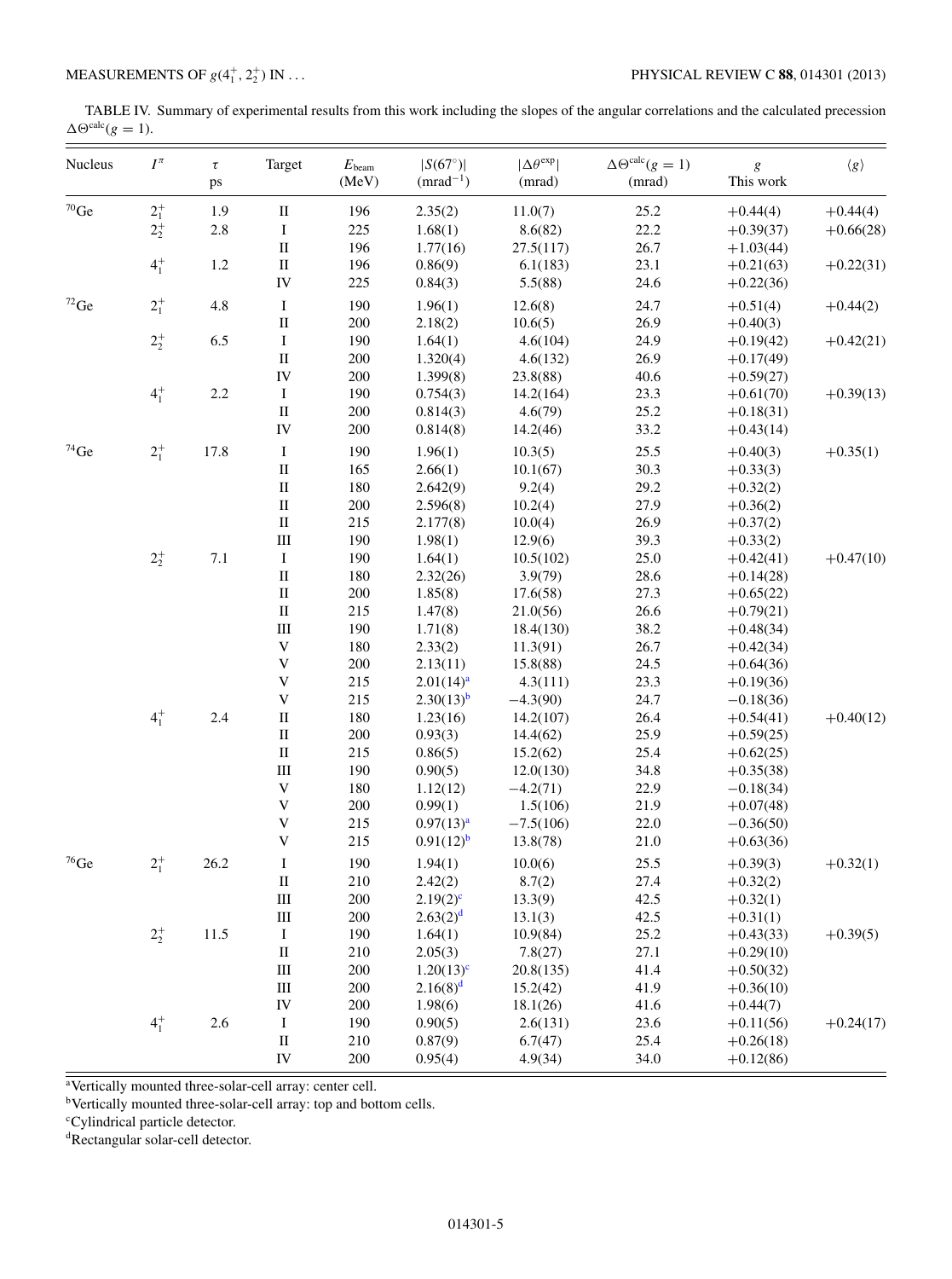measured values beyond their errors. Therefore, the quoted  $g(2_2^+)$  and  $g(4_1^+)$  values in Table [IV](#page-4-0) are stated as measured. The measured slopes of the  $2^+_2 \rightarrow 0^+_1$  and  $4^+_1 \rightarrow 2^+_1$  transitions include the  $3<sub>1</sub><sup>-</sup>$  feeding as an unobserved contribution to the angular correlation.

# **C. 74Ge**

Extensive measurements were carried out on  $^{74}$ Ge over a wide range of energies, employing all available particle-detectors and targets. The results in Table [IV](#page-4-0) for the  $2^+_1$  state also demonstrate the dependence of the slopes on the particledetector geometry and beam energy. In the experiments with Targets I and III the circular PIPS detector was used. The "slit" geometry of the solar-cell array used with Target II gives larger slopes but also shows a decrease of the slopes at the higher beam energies. At and above the Coulomb barrier the slope is reduced due to a diminished alignment and to increased feeding from the  $3<sub>1</sub><sup>-</sup>$  state. In the experiment using Target V at 215 MeV a vertically mounted triple solar-cell array was used as particle detector. The center cell at zero degrees had an opening angle of ±9◦, each cell above and below covered 11◦–29◦. The measured slopes for the  $2^{+}_{1} \rightarrow 0^{+}_{1}$  transition for the center and peripheral detectors,  $S(67°)_{\text{center}} = -2.457(24)$  and  $S(67°)$ <sub>peripheral</sub> = -2.493(22), were, within errors, the same.

The  $3<sub>1</sub><sup>-</sup>$  state has a very short lifetime of 0.3 ps. The  $\gamma$ -ray line is Doppler broadened and fully shifted. There is feeding to the  $2^+_2$  state at 215 MeV but little feeding was observed at the lower beam energies. No feeding correction was applied to the  $g(2_2^+)$  factor and no feeding path to the  $4_1^+$  state was observed.

#### **D. 76Ge**

At 210 MeV the  $3<sub>1</sub><sup>-</sup>$  state is excited. As in <sup>74</sup>Ge the  $\gamma$ -ray line is fully shifted in accordance with a lifetime of 0.4 ps. No feeding of the  $4<sub>1</sub><sup>+</sup>$  state was observed and no feeding corrections were applied to the data in Table [IV.](#page-4-0) The  $4_1^+ \rightarrow 2_1^+$ transition has the same energy, 847 keV, as the  $2^+_1 \rightarrow 0^+_1$  in iron and therefore the  $g(4<sub>1</sub><sup>+</sup>)$  could not be extracted from the iron target data.

#### **IV. MODELS AND CALCULATIONS**

In the present investigation, the g factors of  $2^+_1$ ,  $4^+_1$ , and  $2^+_2$ excited states of the stable even 32Ge nuclei were measured. The results were compared to the corresponding  $g$  factors in the neighboring  $_{30}Zn$ ,  $_{34}Se$ ,  $_{36}Kr$ , and  $_{38}Sr$  isotopes. These regionwide data were analyzed in terms of the classic collective and the IBA models. Subsequently, large-scale shell-model calculations were carried out to understand the microscopic structure of the low-lying states of the four Ge isotopes.

### **A. Collective models**

In the classic collective model of Bohr and Mottelson, all g factors of the sequential states in a band have g factors equal to  $Z/A$ . The data for the  $2_1^+$ ,  $4_1^+$ , and  $2_2^+$  states in isotopes of Zn, Ge, Se, Kr, and Sr have been compared to this prediction in Figs. 5, 6, and 7, respectively. The  $g(2_1^+)$  values,



FIG. 5. (Color online) Measured  $g(2_1^+)$  factors compared to  $Z/A$ . The average value, excluding the  $N = 50$  nuclei, is  $\langle g(2_1^+) \rangle =$  $+0.84(1)$  (Z/A).



FIG. 6. (Color online) Measured  $g(4<sub>1</sub><sup>+</sup>)$  factors compared to  $Z/A$ . The average value is  $\langle g(4_1^+) \rangle = +0.97(7)$  ( $Z/A$ ). The value  $g(^{86}Sr;4<sup>+</sup>)$  is indeed negative [\[27\]](#page-8-0) and does not conform to the value expected for a collective excitation.



FIG. 7. (Color online) Measured  $g(2^+_2)$  factors compared to  $Z/A$ . The average value is  $\langle g(2^+_2) \rangle = +0.95(7) (Z/A)$ .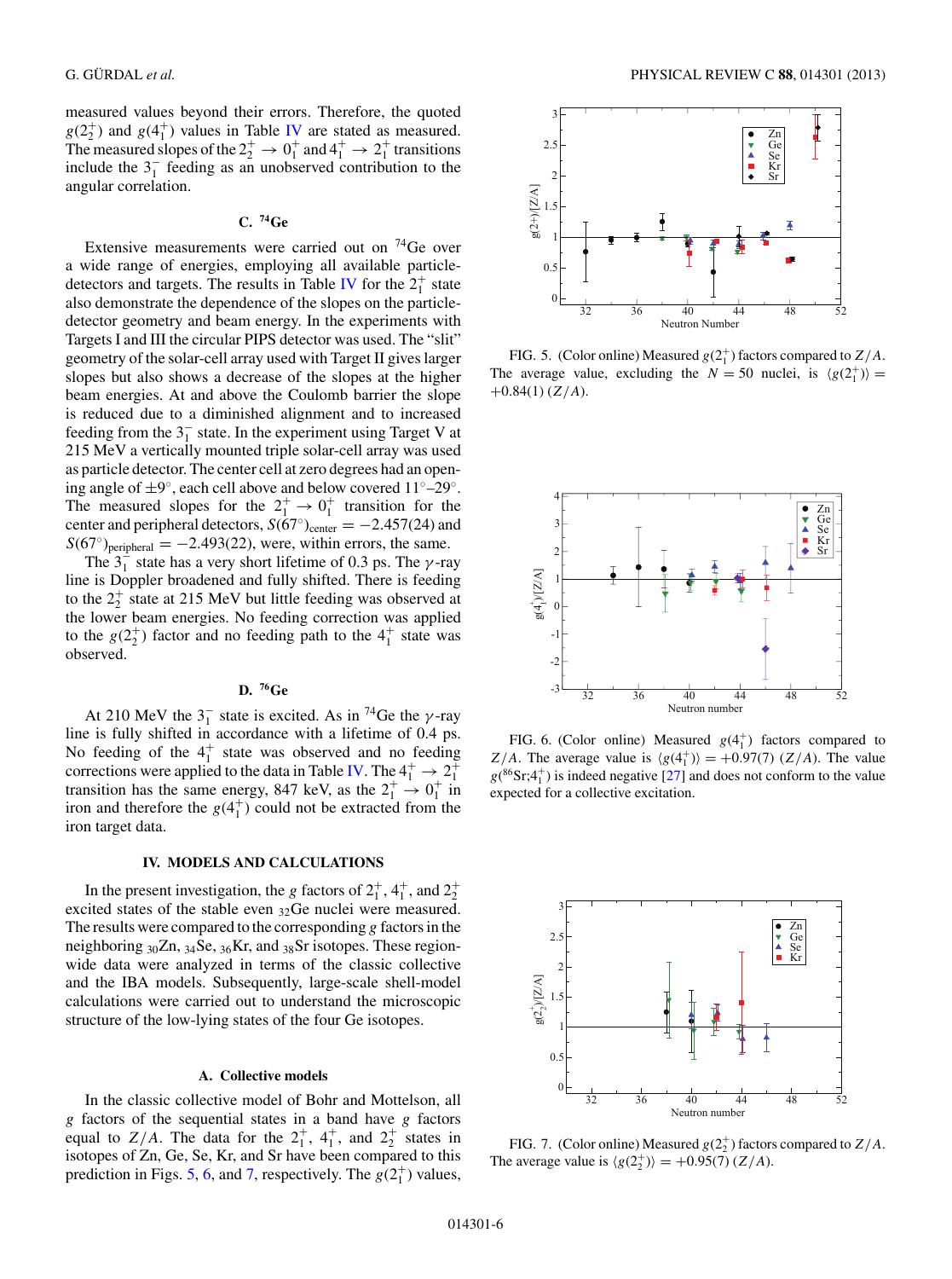on average, lie below  $Z/A$ , while the averages of all the  $g(4<sub>1</sub><sup>+</sup>)$ and  $g(2^+_2)$  values agree well with the  $Z/A$  prediction. No particular deviation from a smooth distribution is observed near the "semimagic" numbers of  $N = 38,40$ .

A different approach, provided by the interacting boson model [\[28,29\]](#page-8-0), can be considered. Sambataro [\[30\]](#page-8-0), using the formulation of Morrison  $[31]$ , expressed the g factor of the  $2_1^+$  state in terms of the number of valence proton bosons,  $N_\pi$ , valence neutron bosons,  $N_\nu$ , and the effective g factors of proton and neutron bosons,  $g_{\pi}$  and  $g_{\nu}$ , respectively:

$$
g(2_1^+) \left( \frac{N_{\text{tot}}}{N_v} \right) = g_\pi \left( \frac{N_\pi}{N_v} \right) + g_\nu, \tag{4}
$$

where  $N_{\text{tot}} = N_{\pi} + N_{\nu}$ .

This analysis for the  $2^+_1$  states was presented previously in Refs.  $[1,13]$  and is reproduced here with the inclusion of new data. The same formalism was extended here to the data for  $g(4<sub>1</sub><sup>+</sup>)$  and  $g(2<sub>2</sub><sup>+</sup>)$ . The results are presented in Figs. 8, 9, and 10. The g factors are compared to the IBA-II descriptions for cases where  $N = 28, 38, 50$  and  $Z = 28, 50$  correspond to closed shells. Only the data for the  $N = 48$  nuclei (two neutrons away from the closed  $N = 50$  shell) deviate from the linear trend. The data for  $N = 38$ , 48 were not included in the fit. The specific magic numbers for  $N$  and  $Z$  were chosen because they yielded the best  $\chi^2$  to a straight-line fit in the analysis of Ref.  $[1]$ . Although there are fewer g-factor data for the higher excited states and they have relatively larger errors, the data also exhibit a linear dependence on  $N_\pi/N_\nu$ . Indeed, a straight line with the same effective proton-boson and neutron-boson g factors,  $g_{\pi}$  and  $g_{\nu}$ , fits all three data sets. A representation of the data in terms of  $N_\pi N_\nu/N_{\text{tot}}$  did not display any deviations from a smooth distribution.

### **B. Shell-model calculations**

Large-scale shell-model calculations [\[2\]](#page-8-0) had been carried out for  $70,72,74,76$  Ge using the  $p_{3/2}$ ,  $f_{5/2}$ ,  $p_{1/2}$ , and  $g_{9/2}$  model space for both protons and neutrons and two interactions, JUN45 [\[3\]](#page-8-0) and JJ4B [\[32\]](#page-8-0).

The excitation energies,  $B(E2; 2^+_1 \rightarrow 0^+_1)$ ,  $B(E2; 4^+_1 \rightarrow$  $2^+_1$ ),  $B(E2; 2^+_2 \rightarrow 2^+_1)$ ,  $B(E2; 2^+_2 \rightarrow 0^+_1)$  values, and static quadrupole moments of the  $2^+_1$ ,  $2^+_2$ , and  $4^+_1$  states were calculated for each nucleus. The excitation energies were in reasonable agreement with the experimental data. However, the quadrupole moments of the  $2^+_1$  states were not well accounted for by the shell-model calculations [\[2\]](#page-8-0).

These observations suggest that the shell-model calculation used an incomplete set of valence states and lend weight to the consideration of collective behavior.

The present work extends the shell-model calculations of Ref.  $[2]$  to include g factors. In addition, it discusses for each state the detailed shell-model wave functions and also the average occupation numbers of protons and neutrons in each shellmodel orbital. Typically, each wave function involves twenty or more shell-model configurations, each with a probability of more than 1%. There is no single configuration in any wave function with a probability of more than 20%. Overall, for each of the specific nuclear states, the leading configurations and their probabilities are similar for the JUN45 and JJ4B



FIG. 8. (Color online) Experimental values of  $g(2^+_1)(N_{\text{tot}}/N_{\nu})$  for the case of neutron shell closure at  $N = 38$  and for  $28 < Z < 50$ . The best fit to a linear distribution yields values for the valence proton and neutron boson g factors of  $g_{\pi} = +0.511(21)$  and  $g_{\nu} = +0.216(20)$ .



FIG. 9. (Color online) Experimental values of  $g(4^+_1)(N_{tot}/N_{\nu})$  for the case of neutron shell closure at  $N = 38$  and  $28 < Z < 50$ . The solid line has the same parameters as the best fit for the  $g(2<sub>1</sub><sup>+</sup>)$  data.



FIG. 10. (Color online) Experimental values of  $g(2^+_2)(N_{\text{tot}}/N_{\nu})$ for the case of neutron shell closure at  $N = 38$  and  $28 < Z < 50$ . The solid line is the same as in Fig. 8.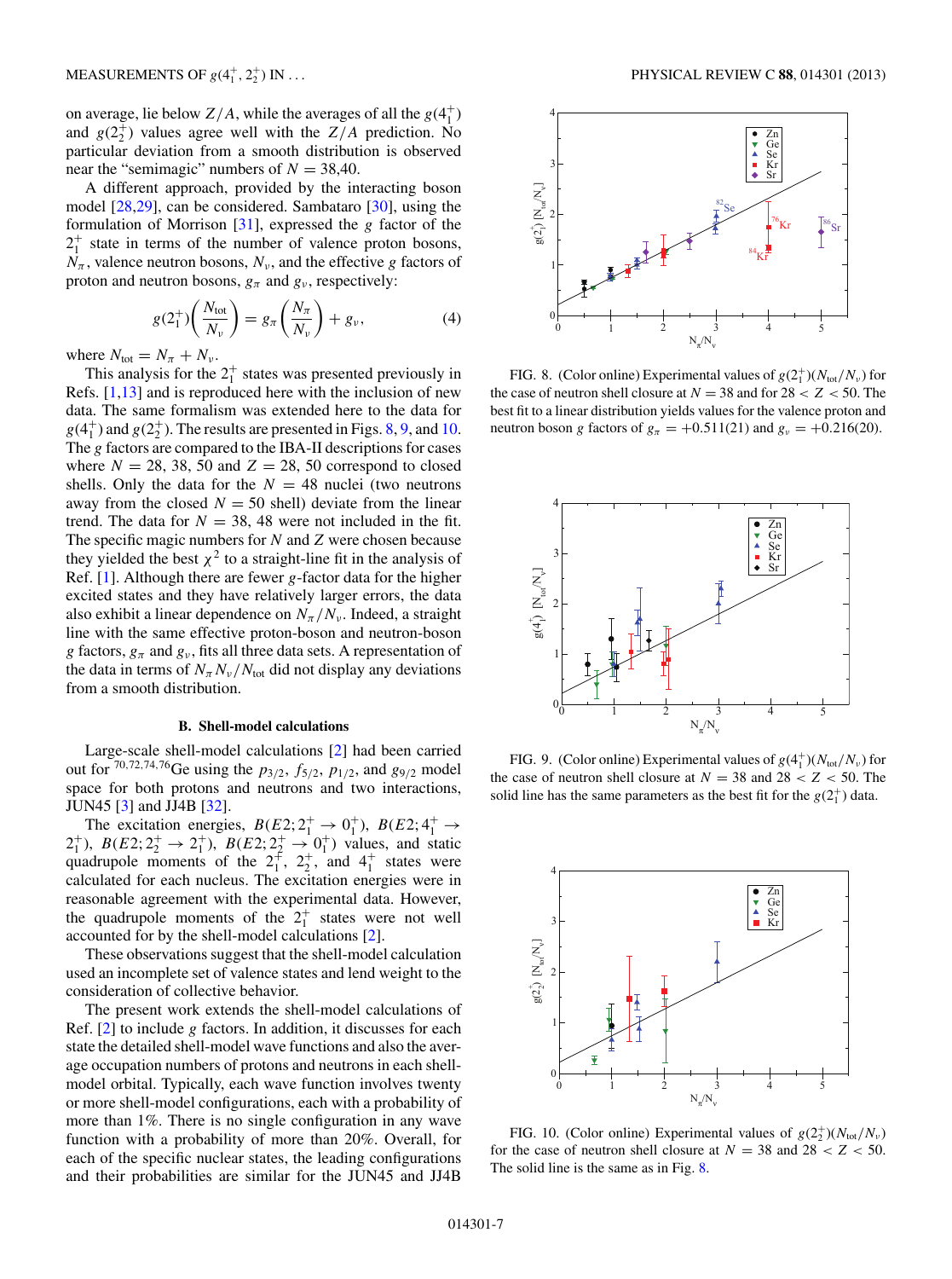TABLE V. Comparison of experiment and theory. The  $g(2^+_2)$ data are the experimental results from this work combined with the compilation of Table [I.](#page-1-0) The data are compared with theoretical predictions of the collective model  $(Z/A)$  and of two shell-model calculations using free and effective proton and neutron  $g$  factors with  $g_{s(\text{eff})} = 0.7g_{s(\text{free})}$ .

| Isotope            | $g_{\exp}$               | Z/A     | Shell model <sup>a</sup> |                       |                      |  |
|--------------------|--------------------------|---------|--------------------------|-----------------------|----------------------|--|
|                    |                          |         | JJ4B <sub>free</sub>     | $JUN45_{\text{free}}$ | JUN45 <sub>eff</sub> |  |
| $2^{+}_{1}$        |                          |         |                          |                       |                      |  |
| $70$ Ge            | $+0.449(18)$             | $+0.46$ | $+0.272$                 | $+0.342$              | $+0.355$             |  |
| $72$ Ge            | $+0.421(16)$             | $+0.44$ | $+0.228$                 | $+0.271$              | $+0.304$             |  |
| $74$ Ge            | $+0.365(8)$              | $+0.43$ | $+0.260$                 | $+0.247$              | $+0.289$             |  |
| ${}^{76}Ge$        | $+0.330(7)$              | $+0.42$ | $+0.235$                 | $+0.304$              | $+0.347$             |  |
| $4^{+}_{1}$        |                          |         |                          |                       |                      |  |
| $^{70}\mathrm{Ge}$ | $+0.36(21)$ <sup>b</sup> | $+0.46$ | $+0.259$                 | $+0.299$              | $+0.328$             |  |
| $^{72}$ Ge         | $+0.39(13)$              | $+0.44$ | $+0.134$                 | $+0.236$              | $+0.276$             |  |
| $^{74}$ Ge         | $+0.40(12)$              | $+0.43$ | $+0.180$                 | $+0.152$              | $+0.206$             |  |
| $^{76}$ Ge         | $+0.24(17)$              | $+0.42$ | $+0.160$                 | $+0.229$              | $+0.286$             |  |
| $2^{+}_{2}$        |                          |         |                          |                       |                      |  |
| $^{70}\mathrm{Ge}$ | $+0.66(28)$              | $+0.46$ | $+0.538$                 | $+0.647$              | $+0.626$             |  |
| $72$ Ge            | $+0.42(21)$              | $+0.44$ | $+0.472$                 | $+0.636$              | $+0.627$             |  |
| $74$ Ge            | $+0.47(10)$              | $+0.43$ | $+0.437$                 | $+0.570$              | $+0.576$             |  |
| ${}^{76}Ge$        | $+0.39(5)$               | $+0.42$ | $+0.480$                 | $+0.513$              | $+0.497$             |  |

<sup>a</sup>In the g-factor calculations for  $70,72$ Ge the maximum number of protons in the  $g_{9/2}$  orbital was limited to 2.

 $<sup>b</sup>$  Includes value in Ref. [\[11\]](#page-8-0).</sup>

interactions. Also similar for each specific state are the results obtained with both interactions for the occupation numbers of the single-particle proton and neutron orbitals. For any one nucleus, with either interaction, the average orbital occupancies for the  $0^+_1$ ,  $2^+_1$ ,  $2^+_2$ ,  $4^+_1$  states are almost identical. Thus, for each nucleus, for a given interaction, the wave functions are highly fractionated and exhibit no sharp structural effects.

One would have expected that in all four Ge isotopes the four valence protons beyond  $Z = 28$  occupy the  $p_{3/2}$ subshell, filling it up completely. In such a simple picture, the protons would be inert. However, with both interactions for all four nuclei and for all four states, the occupancies of the  $p_{3/2}$  orbital range only from 1.44 to 2.28. The other valence protons are mostly in the  $f_{5/2}$  shell with occupancies ranging from 0.96 to 2.08. The occupancy of the  $p_{1/2}$  proton orbital is always less than 0.54. The occupancies of protons in the  $g_{9/2}$  orbital are low and always smaller than 0.36. Thus the calculation suggests that proton excitations to the  $g_{9/2}$ orbits play only a minor role, contrary to what was found in Ref. [\[4\]](#page-8-0).

On the basis of the simplest shell model no neutrons would be expected to occupy the  $(g_{9/2})$ <sub>v</sub> orbital in the ground state for  $\frac{70}{9}$ Ge and  $\frac{72}{9}$ Ge as the neutron fp shell closes. Two  $g_{9/2}$ neutrons would be expected for  $^{74}$ Ge and four for  $^{76}$ Ge. The large-scale shell-model calculations however indicate earlier and greater average neutron  $(g_{9/2})$ <sub>ν</sub> occupancies. For the JJ4B interaction this average occupancy is about 2.6 for  $^{70}$ Ge, 3.9

for  ${}^{72}$ Ge, 5.1 for  ${}^{74}$ Ge, and 6.2 for  ${}^{76}$ Ge. For the JUN45 interaction the corresponding numbers are 2.1, 3.3, 4.5, and 5.9. The average total number of holes in the  $p_{3/2}$ ,  $f_{5/2}$ , and  $p_{1/2}$  orbitals decreases as N increases from 38 (70Ge) to 44  $(76$ Ge). The simple shell model predicts two such holes in  $70$ Ge and none in the heavier Ge nuclei. The actual number of total holes as N increases is 4.6, 3.9, 3.2, and 2.2 for JJ4B and 4.1, 3.3, 2.5, and 1.9 for JUN45. With both interactions the largest number of holes are in the  $f_{5/2}$  orbital. The average number of  $f_{5/2}$  holes as N increases is respectively 2.6, 2.1, 1.7, and 1.3 with JJ4B and 2.3, 1.8, 1.3, and 0.9 with JUN45. It is thus seen that typically in the calculation with the JJ4B interaction more  $f_{\frac{5}{2}}$  neutrons are excited to the  $g_{\frac{9}{2}}$  orbital than in the calculation using the JUN45 interaction. The number of neutron holes in the  $fp$  shell in this large-scale shell-model calculation indicates that there are no rigid shell closures at  $N = 38$  or  $N = 40$ . The neutron excitations to the  $g_{9/2}$  would be expected to increase  $B(E2)$  values and perhaps decrease g-factor values.

The results of the shell-model calculations of g factors are presented in Table V. The results are in general agreement with the observed values of the g factors of the  $2^+_2$  states, within their errors, but tend to underestimate the g factors of the  $2^+_1$ and  $4^{\dagger}_{1}$  states. The simple collective estimate of  $Z/A$  is in better agreement with the data.

### **V. SUMMARY**

New measurements of  $g(2_1^+, 4_1^+, 2_2^+)$  have been carried out in the <sup>70</sup>,72,74,76Ge isotopes. Predictions based on simple collective models and the interacting boson model IBA-II yield good agreement with the data analysis in the region discussed in Ref. [\[1\]](#page-8-0) and with the new measurements presented in the present paper. No evidence was found for neutron shell closures at  $N = 38$  or  $N = 40$ . New shell-model calculations with a large basis including  $g_{9/2}$  orbitals yield very fractionated wave functions and probably indicate an incomplete set of basis states. In conclusion, this particular region spanning nuclei between Zn and Sr requires a wider theoretical framework than that provided so far.

#### **ACKNOWLEDGMENTS**

The authors wish to thank Jeff Ashenfelter and the accelerator staff of the WNSL at Yale University. Targets I, II, IV, and V were prepared by P. Maier-Komor (Technische Universität München). Target III was based on foils prepared by A. E. Stuchbery (Australian National University). Y.Y.S. is grateful for a R&PD grant from Stockton College, New Jersey. D.R. and D.S. thank the German Academic Exchange Service (DAAD) for financial support. We also acknowledge support from the National Science Foundation and the US Department of Energy Grant No. DE-FG02-91ER-40609 to Yale University.